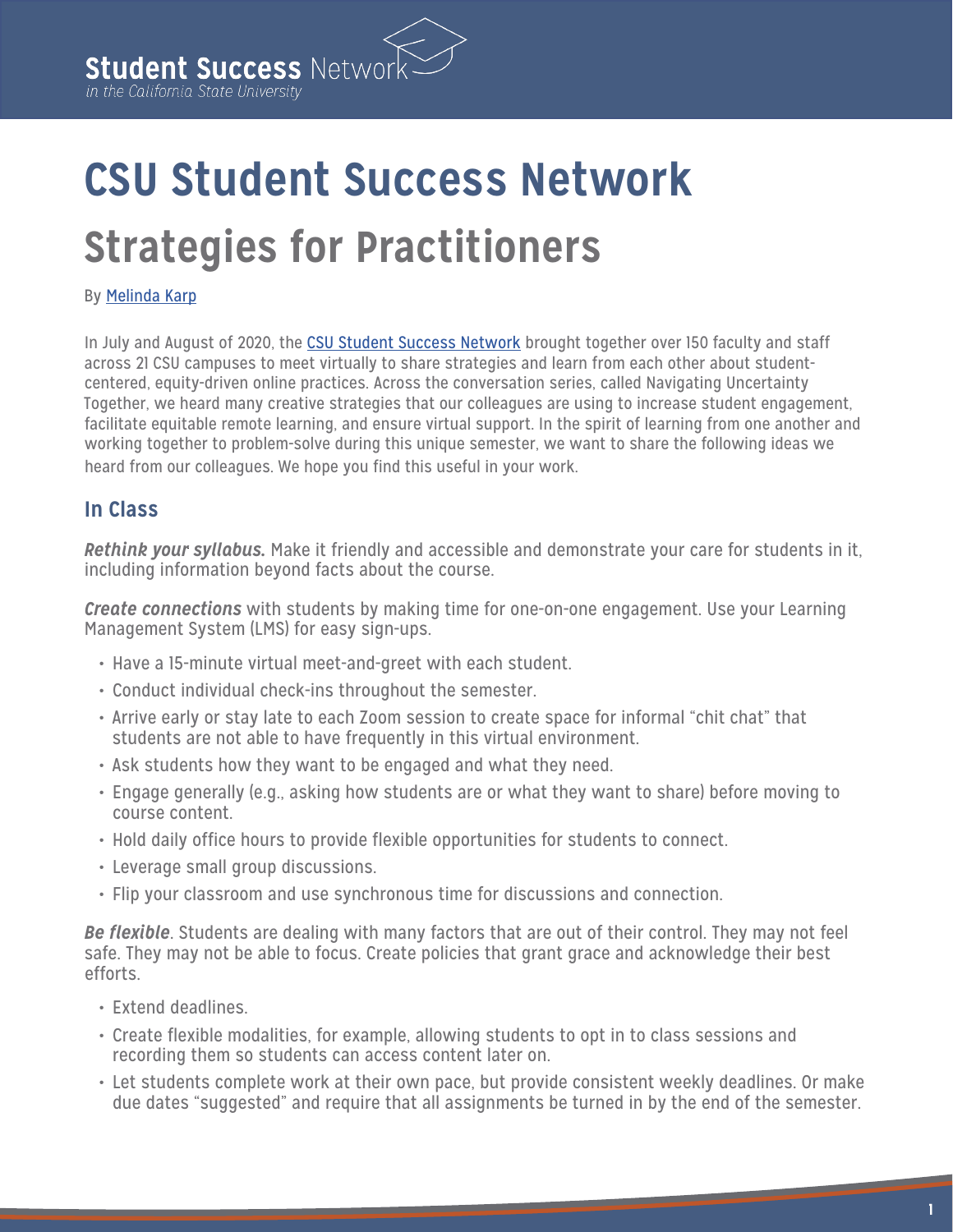# *Center Maslow's Hierarchy in course structure and student engagement.*

- Create activities and engagement that center self-care and support and frame them as such.
- Normalize strategies that support ease and comfort.
- Remind students (and yourself) that virtual interruptions are normal and expected.

## *Rethink assessment.*

- What does it mean to learn and progress in our current context? Typical measures and tests may not be appropriate.
- Modify grading practices so that there are multiple ways for students to demonstrate their learning.

## *Use technology in creative ways.*

- Create videos to share course content or provide review and asynchronous support. House these mini-modules in your LMS so students have access to "consumable bites" of information that can be accessed anywhere.
- Use Twitter or Slack; create accounts for each class so students can engage with one another.
- Use the chatbox during synchronous classes.
- Use "incognito" mode to let students bring up wellness and mental health issues confidentially.
- Use simulation technology to create hands-on engagement.
- Make an LMS page for study strategies, tips and tricks, and other important course information.

# **Within support services and programs**

#### *Draw students in by thinking outside the box.*

- Mail promotional goodies (campus or program branded) to students. During programs like orientation, encourage them to wear or show them, to create connections.
- Host virtual events that are not presentations. For example, open forums with breakout rooms with organized conversations starters to get students talking.
- Use Instagram, TikTok, or Twitter to host activity nights (e.g., game night, cooking classes, or painting night).
- Do a movie night through Hangouts with a discussion afterwards.
- Conduct social media chats for affinity groups.
- Provide campus tours via Instagram.
- Hold virtual book clubs (perhaps connected to courses or campus reading programs, or a theme such as social justice).